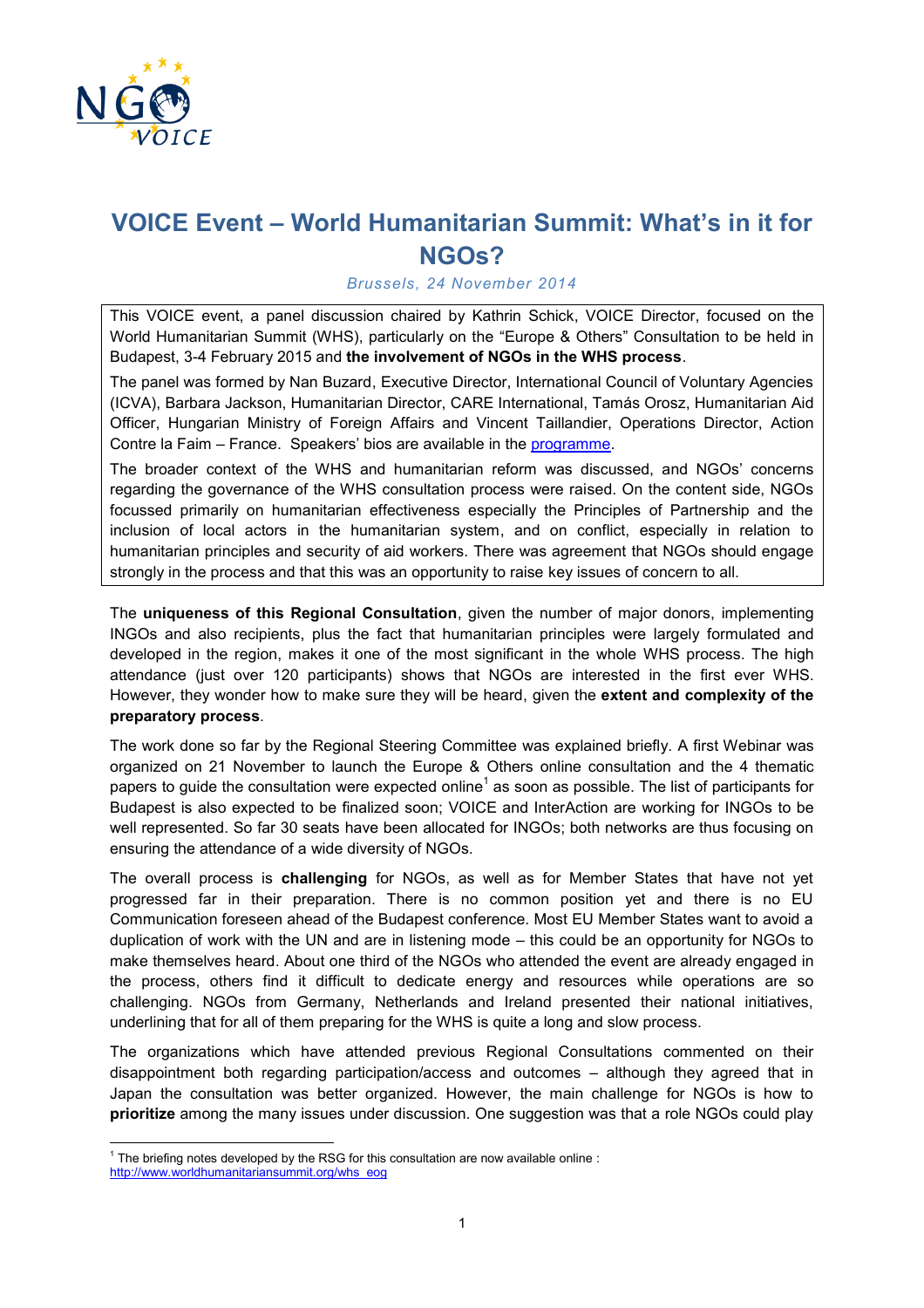is enabling policy makers to improve by integrating key cross-cutting issues such as gender (in particular amplified gender markers) and climate change.

Both panellists and participants raised concerns related to the **governance of the process**, i.e. who is making the choices/decisions, selecting the points/key issues and deciding on participants attending the regional consultations, who sees the WHS documents, and how are the online consultations valued/weighted? For instance, apparently, the issue of the politicization of humanitarian aid was taken out of some of the WHS documents. Participants asked for the issue of transparency to be raised with UN OCHA and expect a commitment to NGOs' inclusion throughout the process. On their side NGOs should monitor the documents coming out of the process to make sure that their positions and concerns are reflected.

The **purpose of the WHS** was also questioned; 25 years after the UN Resolution 46/182 established the international humanitarian system, considering the number of initiatives developed so far, is the intention of the UN to reinvigorate and reaffirm its lead? Or has the UN Reform and the Transformative Agenda been insufficient to really improve coordination, transparency and funding, requiring a new step forward? Does the UN feel its mandate challenged by the current redistribution of powers happening everywhere? How far is the UN willing to go in questioning the humanitarian system as it works currently, in revisiting coordination mechanisms and agreeing on the need for context-driven diversity?

The panellists insisted that the WHS has to be seen as a process addressing our **collective responsibility** to improve the global humanitarian response. Although "transformation has been in the air" for years, expectations should not be too high in terms of immediate outcomes and no final UN document coming at the end of the Summit would bring the needed changes at once. However, the WHS process is perceived as an **opportunity for NGOs** to promote their strengths and concerns. As regards Europe, it is an opportunity to promote the European Consensus and lobby Member States to nourish and engage in the debates. Some participants highlighted that the "Europe & Others" consultation – the US being under "Others" –should not be lecturing the rest of the world.

In terms of the **content** of the consultations, the main issues raised by the panellists throughout the discussion were about reactivating the humanitarian principles in practical terms – discussing "principled action" –, and creating the conditions for beneficiaries to express their voice including through increased ownership by local actors.

The most complicated and burning issue is **conflicts.** This issue is often avoided, and panellists felt the Transformative Agenda had not solved this. Integrated missions are controversial and alternative options should be investigated. Whereas it is clear that differentiated responses will be required in the future, the question remains on who will lead them, the UN or regional organizations. It was raised that the **Humanitarian Principles** are sometimes perceived as "Northern concepts". Still, there is a need for debate, even among Northern actors, as regards awareness and respect of those principles including their relevance to practical humanitarian aid delivery, in particular in conflict contexts. When humanitarian principles are discussed with partners in the field, this brings reality and practical needs back to the forefront and shows that compliance is not always respected or fully feasible. It was also said that humanitarian principles are concepts that required further explanation locally with local cultures. In order to develop a more inclusive and collaborative humanitarian system, values and principles have to be discussed with and understood by all partners. Under theme 4, "Serving the needs of people in conflict", it was stressed that the discussion should also extend to the security and protection of humanitarian aid workers.

**Promoting the Principles of Partnership** through the WHS process was seen as a very positive collective contribution that NGOs could bring forward together. The idea to further promote the Principles of Partnership with the UN, was proposed as something global for NGOs/civil society/networks, wherever from, to come together over when seeking increased effectiveness of humanitarian aid. Some foresaw the certification debate popping up in this context.